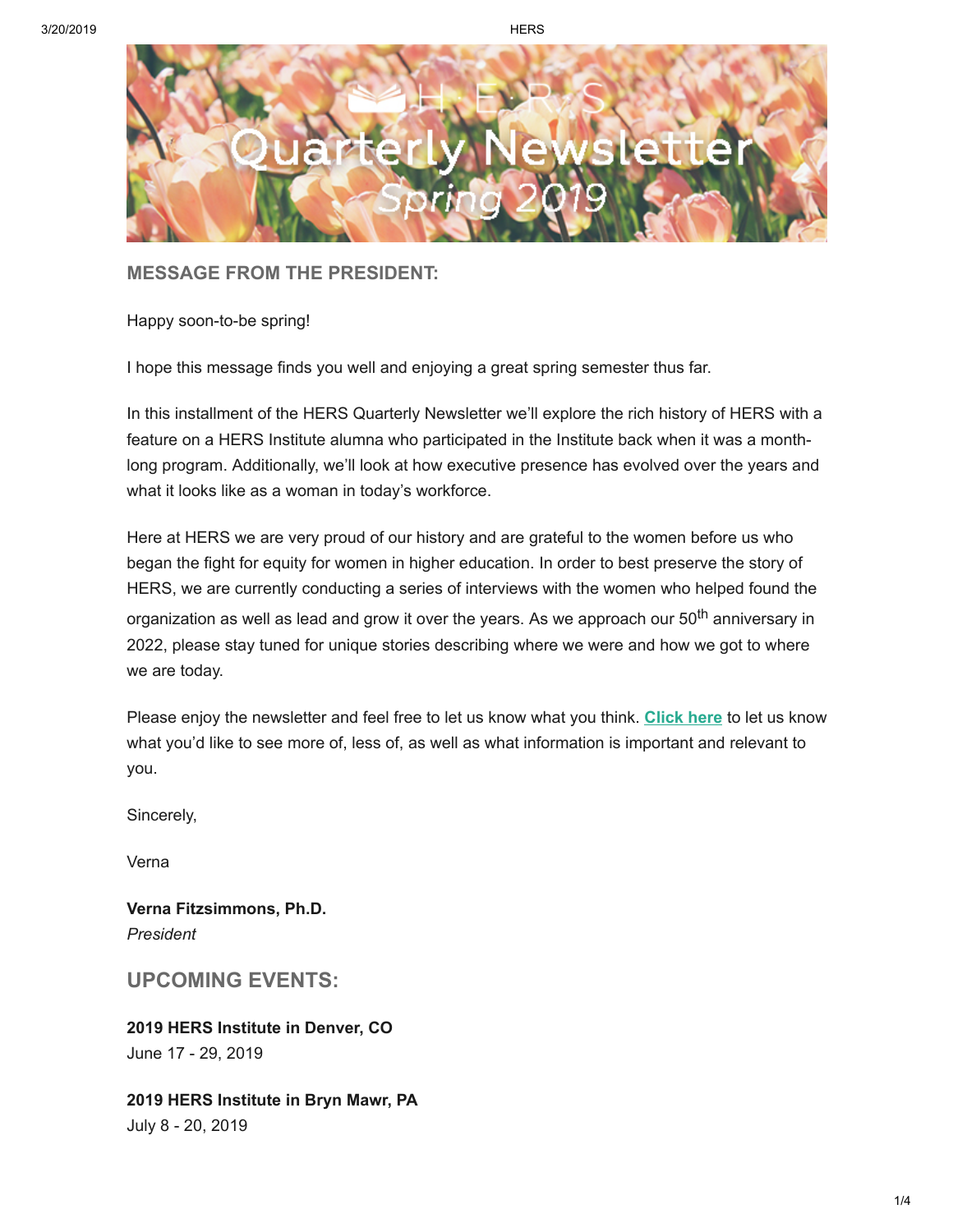#### **Next Stages Next Steps in Chicago, IL**

August 8 – 10, 2019 Registration will open soon!

#### **2019 – 2020 HERS Institute in Wellesley, MA**

Four Weekend Sessions: October 10-12, 2019; November 14-16, 2019; February 6-8, 2020, March 19-21, 2020 Applications Due: April 1, 2019

# **HERS NETWORK SPOTLIGHT: DEBORAH DEZURE, PH.D.**



As a HERS Institute alumna from the class of 1998 in Bryn Mawr,

PA, **Deborah DeZure (Ph.D.)** has made incredible strides in her career. She currently sits as Assistant Provost for Faculty and Organizational Development Emerita at Michigan State University. As Deborah reflects on pivotal moments in her career, we were fortunate to hear about her HERS Institute experience and how it helped her move forward in her career within professional development and higher education.

**What brought you to the HERS Institute? Did anyone encourage or support you to apply and attend?** In early 1998, Martha Tack, the Associate Provost for Academic Affairs at Eastern Michigan University, encouraged me to attend the HERS Summer Institute, offering to nominate me and cover all expenses. Dr. Tack's own research focused on the need to encourage women to pursue leadership roles, so her actions reflected her evidence-based belief in the value of actively supporting women in higher education through training and development. At the time, I was director of the university's teaching center, a mid-level management position reporting to the Office of the Provost. Her support was tremendously validating, enabling me to see myself as a leader in a way I had not seen myself before. Thus, even before I arrived at HERS, the power of participation had already begun to redefine and empower me.

**What value did the HERS Institute bring to you in your career?** The HERS Summer Institute was a transformative and empowering experience for which I am forever grateful. This was not only my first exposure to leadership development, but also my first opportunity to participate in an all-women learning environment. That in itself was revelatory, enabling me to experience the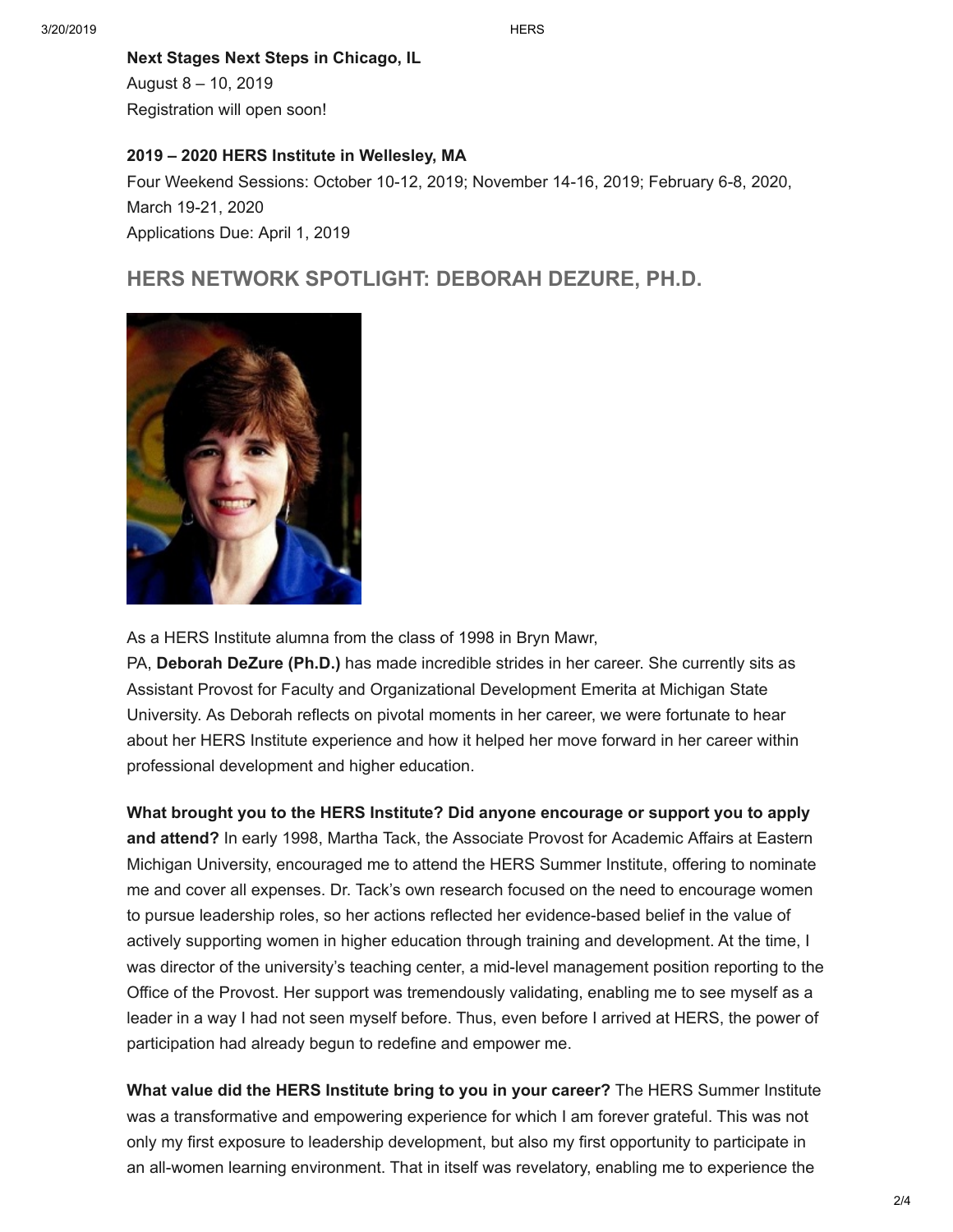power of all-women experiences to promote reflection, share experiences, challenges and solutions – many of which were gendered; and develop nurturing collegial relationships.

**What was the curriculum like at the 1998 HERS Institute in Bryn Mawr?** The curriculum was well designed and delivered and tailored to the needs of women leaders. The curriculum, at that time, focused on academic affairs, the broader higher education context and external relations, budget, and individualized professional planning with a coach, each lasting a week. These were complemented by numerous formal and informal opportunities for socialization among the women participants who themselves represented outstanding and diverse models of leadership and collegiality. The curriculum and its design left a lasting impact on me as I increasingly took on roles that integrated leadership development for current and future leaders and administrators. Each element was indeed critical to understanding higher education and to serving as a change agent and leader.

# **LEARNING MOMENT:**

Executive presence is a theme that has carried on through the HERS Institute since it's inauguration in 1976. It is a term often used in the corporate setting but it is an important facet of leadership development for women in higher education, as well. So, what exactly is executive presence? Executive presence is "an amalgam of qualities that true leaders exude, a presence that telegraphs you're in charge or deserve to be." Interested in getting even smarter on this topic and want to learn more? Sylvia Ann Hewlett's book, *Executive Presence: The Missing Link Between Merit and Success* is a great place to start. She explains what true executive presence looks like, how to articulate the qualities that leaders should exude, and provides insights, analysis and advice for navigating executive presence in the workplace. Here at HERS, this is one of our favorite books and is often referred to in our curriculum at the HERS Institute. We highly recommend this book to you, your colleagues and friends, and hope you will find it helpful in your own leadership in higher ed! **[Click here](https://suite.targetx.com/suite4sf/email/bin/redir.php?id=24188957-0033600000QKioVAAT&link=https%3A//www.amazon.com/Executive-Presence-Missing-Between-Success/dp/0062246895)** to learn more about Hewlett's book and if you are interested, place an order!

### **REMINDERS:**

Update your contact information by **[clicking here](https://suite.targetx.com/suite4sf/email/bin/redir.php?id=24188956-0033600000QKioVAAT&link=https%3A//hers.tfaforms.net/217764)** and while you're at it, stay in the know and follow us on **[Facebook,](https://suite.targetx.com/suite4sf/email/bin/redir.php?id=24188953-0033600000QKioVAAT&link=https%3A//www.facebook.com/HERSNetwork/) [Instagram,](https://suite.targetx.com/suite4sf/email/bin/redir.php?id=24188959-0033600000QKioVAAT&link=https%3A//www.instagram.com/hersnetwork/) [Linkedin](https://suite.targetx.com/suite4sf/email/bin/redir.php?id=24188954-0033600000QKioVAAT&link=https%3A//www.linkedin.com/company/higher-education-resource-services-hers-/)** and **[Twitter!](https://suite.targetx.com/suite4sf/email/bin/redir.php?id=24188958-0033600000QKioVAAT&link=https%3A//twitter.com/HERSNetwork)**